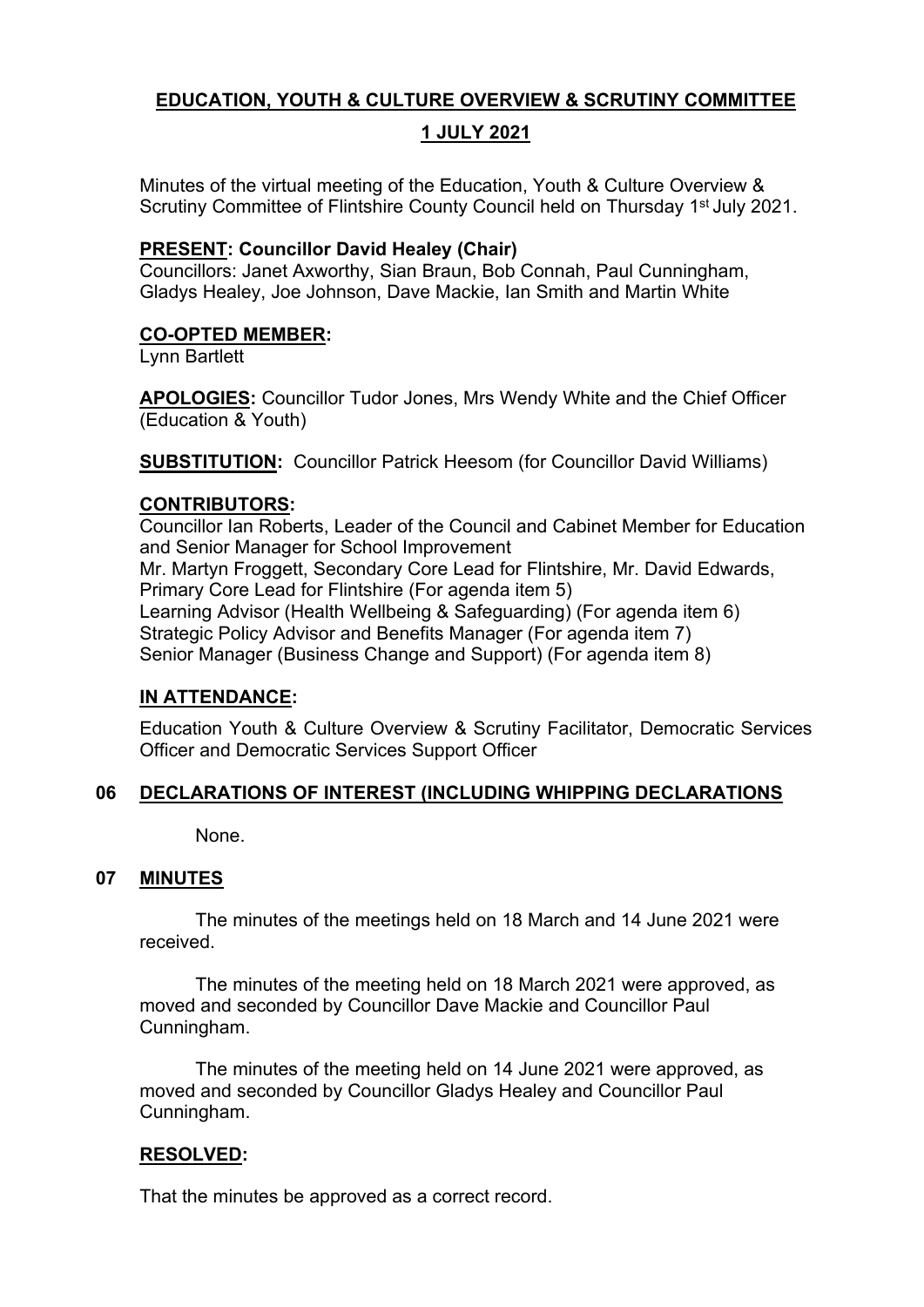## **08 FORWARD WORK PROGRAMME AND ACTION TRACKING**

The Overview & Scrutiny Facilitator presented the report and confirmed that all future committee dates had been included in the Forward Work Programme for the Committee following the AGM in May. The regular reports together with an additional item for September on the Archive Service had been added and she confirmed that the Forward Work Programme would be populated prior to the September meeting. An item on Home Schooling, as suggested by Councillor Gladys Healey, would also be included and said if members wished to add any additional items on the Forward Work Programme they could do so by contacting her. All actions on the Action Tracking report had been completed

The recommendations, as outlined within the report, were moved and seconded by Councillor Gladys Healey and Councillor Bob Connah.

## **RESOLVED:**

- (a) That the Forward Work Programme be noted;
- (b) That the Facilitator, in consultation with the Chair of the Committee, be authorised to vary the Forward Work Programme between meetings, as the need arises; and
- (c) That the progress made in completing the outstanding actions be noted.

# **09 ANNUAL REPORT FROM REGIONAL SCHOOL IMPROVEMENT SERVICE, GWE**

The Senior Manager for School Improvement introduced the report which provided an overview of the support afforded by the Regional School Improvement Service (GwE) and their annual report on the work across North Wales. She referenced the work carried out during the pandemic which included remote and blended learning, support and guidance to schools and also the national reform and new curriculum and thanked them for the dedicated support that they had provided to Flintshire schools.

The report and presentation were provided by Mr. Martyn Froggett, Secondary Core Lead for Flintshire, Mr. David Edwards, Primary Core Lead for Flintshire from the Regional School Improvement Services (GwE) and included an update on the support provided and its impact on schools.

The presentation contained detailed information on:-

- The general support provided for schools and the local authority since January
- Support provided to schools following the Estyn Recommendations on completion of the thematic review
- Planning and support for schools for Curriculum for Wales in September

Councillor Mackie thanked officers for the report. He commented on the content of the report and information, such as, the number of school visits but asked for information on the purposes for the visits. He also asked for generalised feedback from people who had taken courses, information on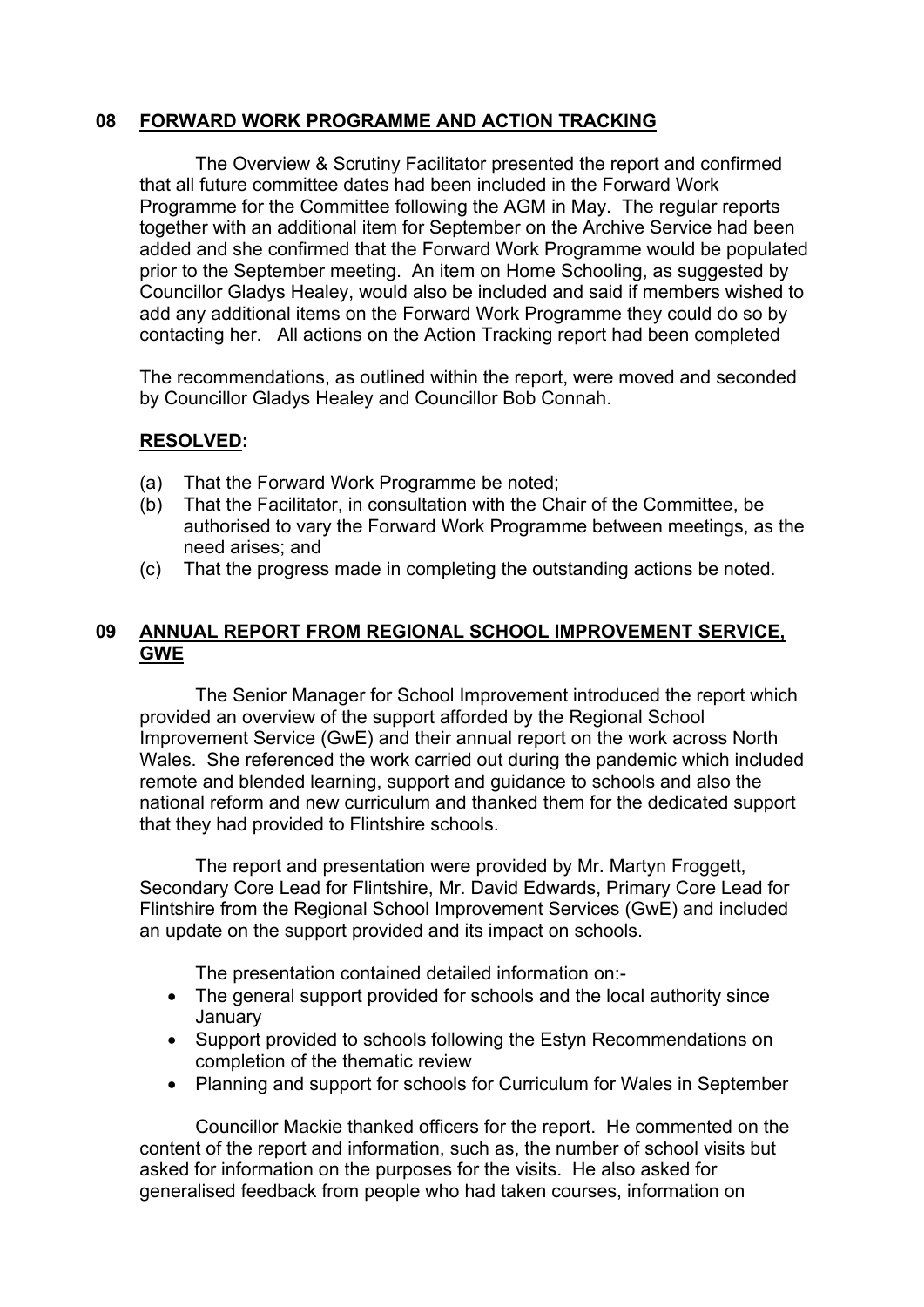professional learning and the number of Flintshire officers taking part with their feedback and comparisons with other authorities in North Wales to see how Flintshire's professional training programme was developing.

In response, the Senior Manager said that this was the North Wales Annual Report from GwE and agreed some elements of the report had been to committee previously but that the slides provided positive information on the more recent situation in schools. As all performance measures, national reporting and examination system results had been suspended and the focus was on support to ensure that provision was in place.

The Secondary Core Lead understood the comments made by Councillor Mackie but said that the usual data was not available to present and that wellbeing had been at the heart of their approach to schools. He confirmed data was available on the uptake of the courses provided and what was happening in Flintshire. He agreed that moving forward to include this information in the reports from a Flintshire and comparative basis and added information on the participation of the Curriculum for Wales' workshops would be available soon and could also be included. The Primary Core Lead agreed with the comments made and said the robust data was missing at the moment because of the pandemic but that this would be included when more firmer data was available. He reported on the new admin role for leadership programmes who would disaggregate the data for each Local Authority to enable this to be presented to committee. Support had been provided to Head Teachers around selfevaluation reports as Schools had been working under so much pressure with Head Teachers not having the time to reflect on the positives and areas for improvement.

The Chair praised the efficient way in which GwE had rolled out support for schools and said that he was pleased to see positive changes in education with well-being at the core, which he felt was important to ensure schools got the right support.

Councillor Gladys Healey asked if there was information available on how many Head Teachers and teaching staff had contracted Covid and were also suffering with Long Covid as North Wales did not have a Long Covid clinic. The situation in schools was unpredictable and Councillor Healey felt that all pupils should be vaccinated to enable them to return to the classroom.

In response, the Leader of the Council said that this was a matter for the Joint Committee on Vaccination and Immunisation (JCVI). He confirmed that Head Teachers, GwE and the Council had fully supported schools and that the rise in cases was probably as a result of events happening outside of school. He praised the way GwE and Flintshire officers had supported schools throughout the pandemic which had enabled them to continue to perform to a high standard.

The recommendation, as outlined within the report, was moved and seconded by Councillor Martin White and Councillor Ian Smith.

#### **RESOLVED:**

(a) That the Committee accept the Annual Report from GwE; and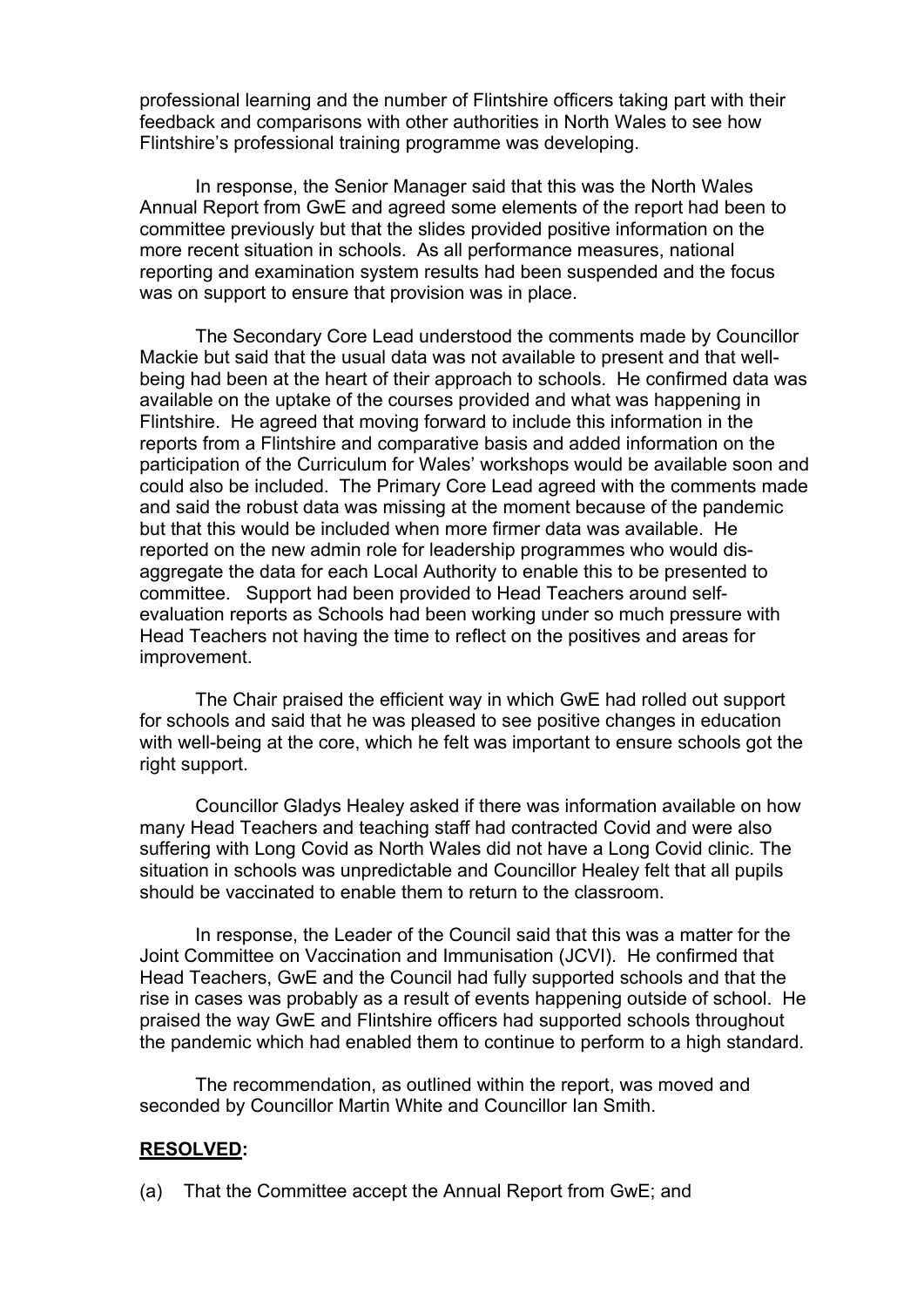(b) That the positive impact on the regional service in supporting Flintshire schools during the pandemic and in their ongoing preparations for the implementation of the new Curriculum for Wales be noted.

#### **10 SOCIAL MEDIA AND INTERNET SAFETY**

The report was presented by the Senior Manager for School Improvement and Learning Advisor (Health Wellbeing & Safeguarding) and provided Members with an update on the Portfolio's Social Media and Internet Safety policy with the focus on Safety and Well Being of learners. Technology had enabled education to continue during the pandemic which, whilst being a huge benefit, there has also been harmful behaviour online and content which would put learners at risk if appropriate strategies were not in place. She confirmed that this responsibility was taken seriously by the Authority and schools.

The Learning Advisor (Health Well-being and Safeguarding) presented the report which had been brought to reassure committee that children and young people were receiving appropriate levels of support in relation to social media and internet safety with the report highlighting what the authority had undertaken together with the national guidance. Social media platforms had enabled schools and the authority to communicate quickly with children and parents but there were advantages and disadvantages with the same challenges faced by adults using these platforms as young people. The report contained data and guidance provided by UK Government and Welsh Government (WG) which was now being followed locally. Information on the Digital Competency Framework, Schools Health Research Network (SHRN) was provided and it was confirmed that the next survey would take place in the Autumn this year.

The Learning Advisor drew Members attention to the Online Safety Bill, Action Plan, Guidance and Curriculum for Wales. Information on the remit of the All Wales School Liaison Core Programme was outlined together with the programme "Getting on Together" which looked at challenging extremism. In conclusion, she outlined the new Estyn Inspection Framework with a pilot for this commencing in spring 2022.

Councillor Mackie welcomed the report and the inclusion of links which provided accompanying online documentation for Members to view. He asked as a school governor what questions should he be asking of his schools and were the schools aware of the report.

In response, the Learning Advisor explained that the authority had a duty to provide appropriate training and advice and that this was already in the portfolio's forward ward programme. She added that it was hoped that the Trainer who had provided training for the schools programme could hold a session for school governors who would be given questions to ask their governing body.

Councillor Martin White referred to point 1.08 where it stated 68 out of 78 schools had registered for 360 Degree Safe Cymru and asked what could be done to encourage the final 10 to register. In response the Senior Manager said that this was an important tool but said schools could be using other tools which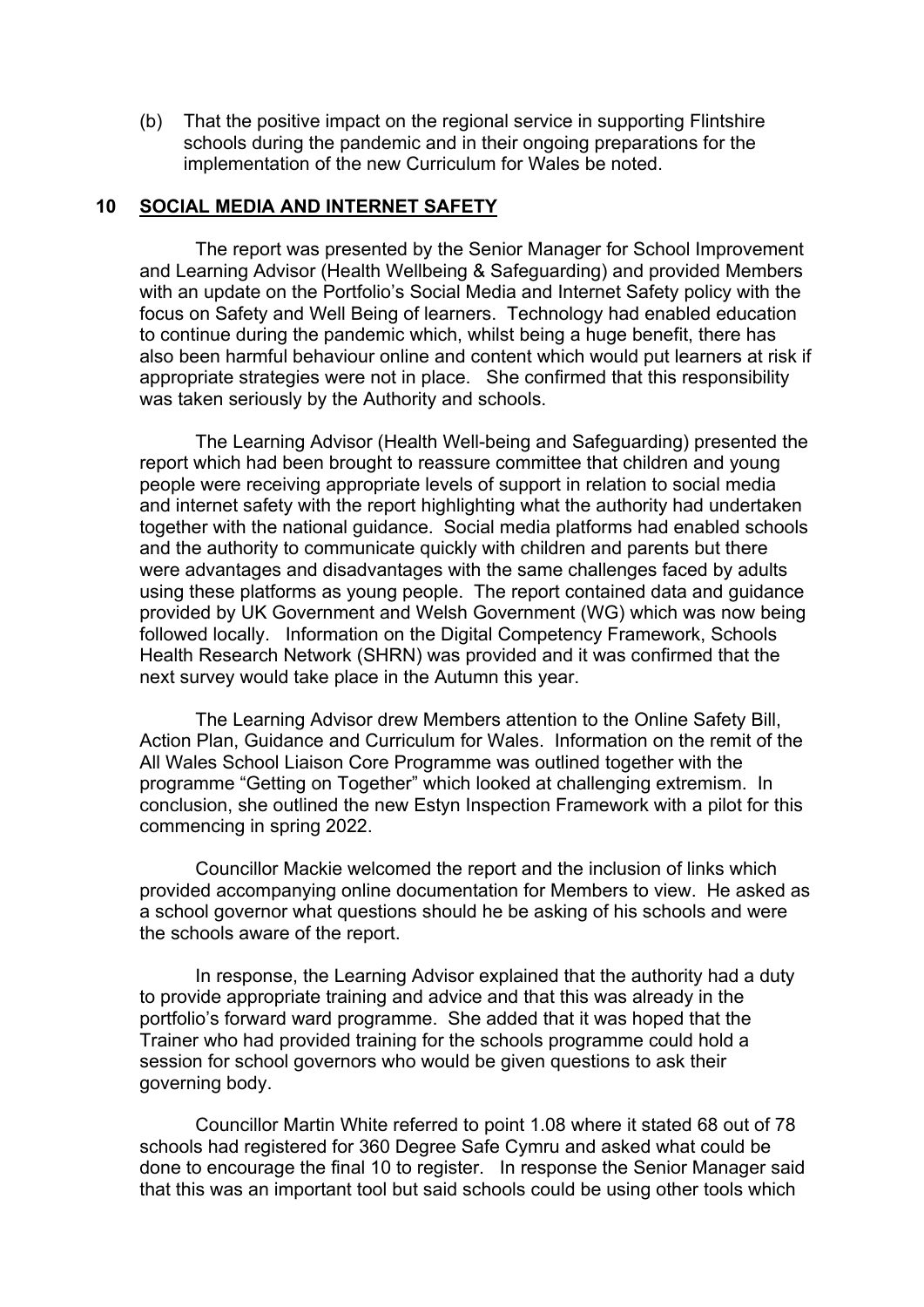were available but agreed it would be beneficial if all schools could register. This would be encouraged in the new academic year.

The Chair commented on the pupil to pupil cyber bullying figures which were down to 20% of learners reporting this compared to 23% when surveyed in 2017, but said that this remained higher than the average of 18%. He referred to the Notice of Motion which went to Council in 2019, where all Members signed up to a pledge that they would not themselves engage in social media in ways which denigrates other individuals. He asked how Members could re-affirm this pledge.

The Learning Advisor supported the Chair's comments and suggested that this and online bullying could be promoted to form part of the new academic year and included in schools newsletters, twitter, websites etc. The authority's communication team could promote this further to make a stance on cyber bullying which was very important. This suggestion was supported by the **Committee.** 

Councillor Axworthy paid tribute to the late Councillor Kevin Hughes' championing of stopping cyber bullying. She commented that this was a hugely important subject and she welcomed the upcoming governor training and steps to move this forward.

Councillor Gladys Healey asked if primary schools could be included as well as high schools as younger children had their own phones and used social media. Councillor Healey felt that if they were taught at a very young age to respect each other and follow the no bullying policy by the time they reached secondary schools this would assist in reducing the issue.

In response, the Learner Advisor confirmed that the survey was currently only carried out in secondary schools but a pilot was being undertaken with some year 6 pupils. The primary school pilot had been delayed due to the pandemic with no timeframe set for this at present but the key messages on online safety were taught in the curriculum from foundation phase.

The recommendation, as outlined within the report, was moved and seconded by Councillor Janet Axworthy and Councillor Sian Braun.

#### **RESOLVED:**

- (a) That the report be noted; and
- (b) That the Committee feel assured around the level of assurance about the education offer to schools in relation to online safety, including social media.

#### **11 COMMENCEMENT OF THE SOCIO-ECONOMIC DUTY**

The Strategic Policy Advisor and Benefits Manager introduced a report on the Council's preparations for the commencement of the socio-economic duty. This was a statutory requirement upon relevant public bodies to have due regard to the need to reduce inequalities of outcomes resulting from socio-economic disadvantage.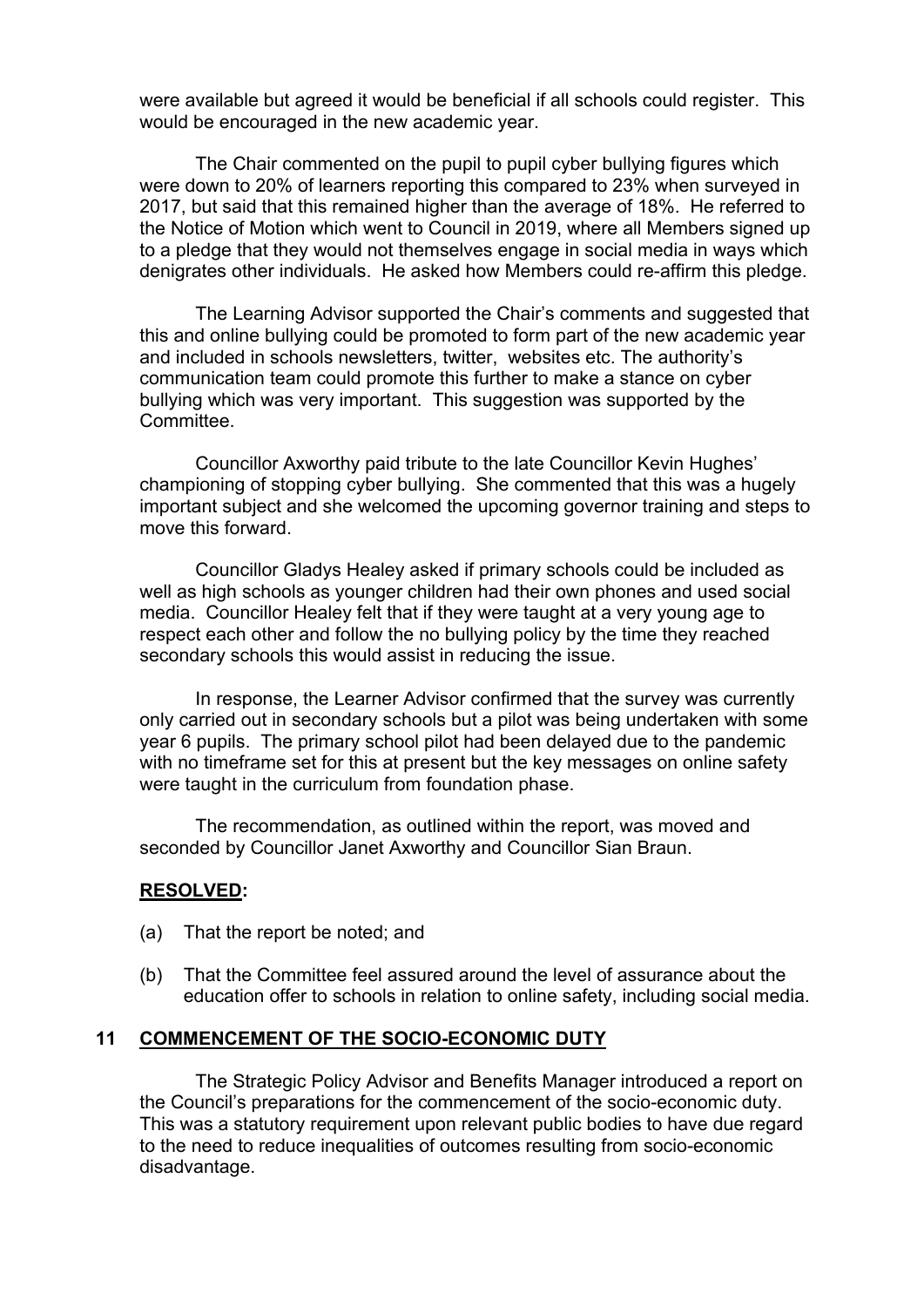The Strategic Policy Advisor and Benefits Manager gave a joint presentation covering the following:

- What is the Socio-economic Duty and what does it do?
- Key terms
- Inequalities of outcomes
- Examples of poverty
- Demonstrating due regard audit trail
- Meeting the duty what we are doing
- Better outcomes
- Case study

The presentation highlighted the broader examples of poverty which linked to one of the priorities within the Council Plan. The report was being shared with all Overview & Scrutiny Committees to raise awareness of the new obligations. Amongst the actions, the inclusion of Integrated Impact Assessment outcomes on committee reports would help to demonstrate consideration of potential impacts of poverty in strategic decision-making.

The Chair referred to the Education portfolio and the food poverty aspect with the provision of free school meals helping to address this. In recent times digital poverty had been highlighted with remote and blended learning with the provision of devices to ensure these children were able to carry on learning. He asked if there were other ways education and schools could assist with aspects of poverty. In response the Strategic Policy Advisor said that when building new schools or planning new strategies, consideration should be given to the poverty aspect and the children and families affected. Also ensuring all information was provided to enable families to obtain the support and benefits they were entitled to.

The Senior Manager added that poverty was high on the agenda for the Education portfolio with the Chief Officer leading on that work. Schools were already looking at the needs of their learners and families and providing support. She reported that digital inclusion was forming part of the Digital Strategy moving forward with the new theme of Learning and Culture to bring that forward. The Education portfolio welcomed the framework to open the debate more widely to support the needs of learners and families.

Councillor Cunningham thanked the officers for the presentation and commented that poverty had been exacerbated due to the pandemic. He said that poverty affected a range of people and it was pleasing to hear that the Council was doing all it could to alleviate that.

The recommendations, as outlined within the report, were moved and seconded by Mrs Lynne Bartlett and Councillor Paul Cunningham.

#### **RESOLVED:**

- (a) That the requirements of the Socio-economic Duty be noted; and
- (b) That the Committee is assured of the Council's preparedness in meeting the new duty